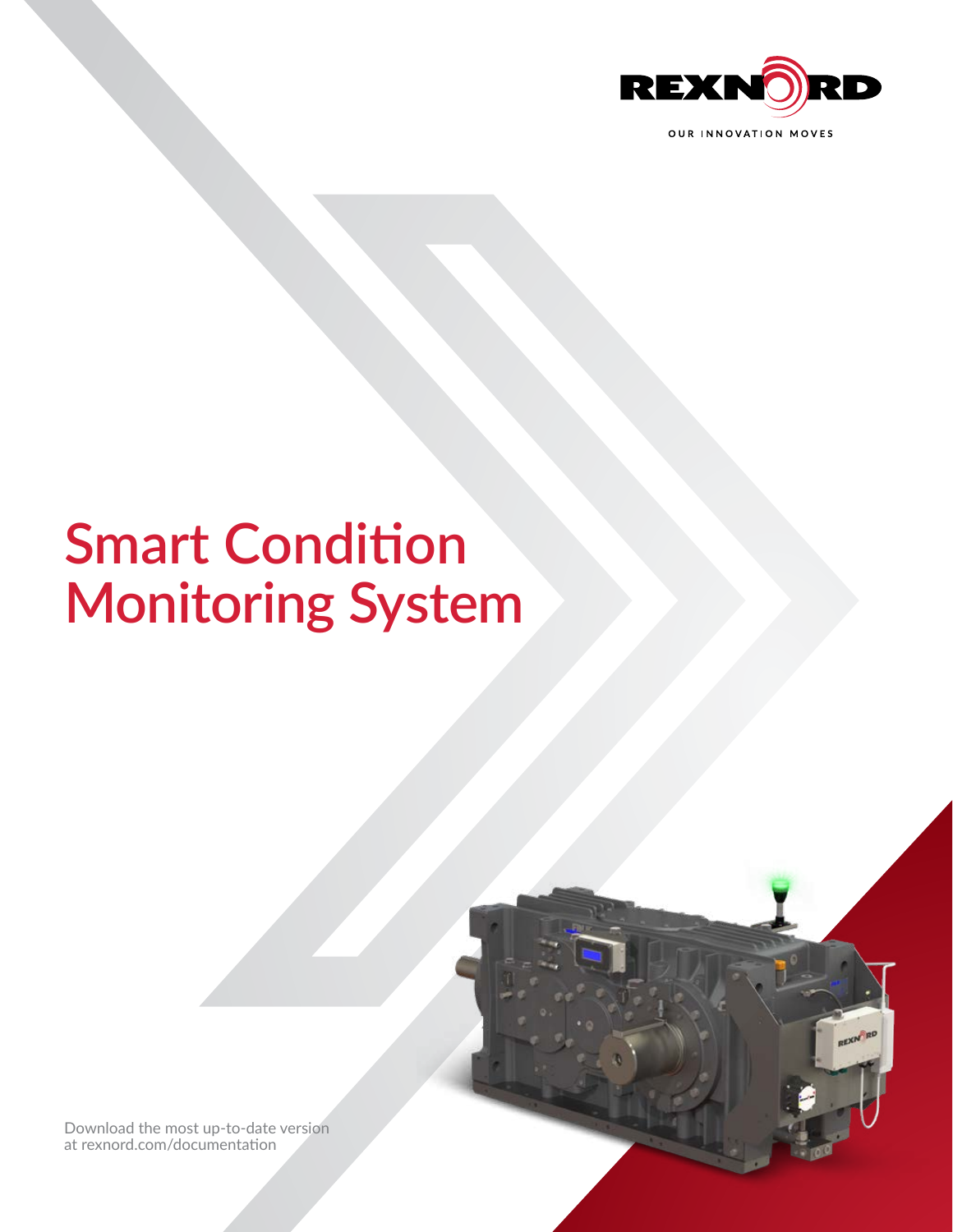## Add smart monitoring, increase productivity

*Finally, a scalable system to address YOUR current priorities and budget, while extending the life of your assets. Our Smart Condition Monitoring System uses proprietary algorithms to continuously compare sensor data against models of healthy drive operating conditions. Under abnormal conditions, contextual alerts are sent to a local visual indicator, your control system and the Rexnord Connect Portal so your team knows what action to take and when.*

Improve Productivity - Prioritize limited resources based on 24/7 data monitoring, not time-based routes. Increase Uptime — Early warning system to avoid unplanned downtime, for example "water in oil" detection. **Enhance Safety** — Allow personnel to see the health of your equipment from a distance rather than trying to reach difficult locations.

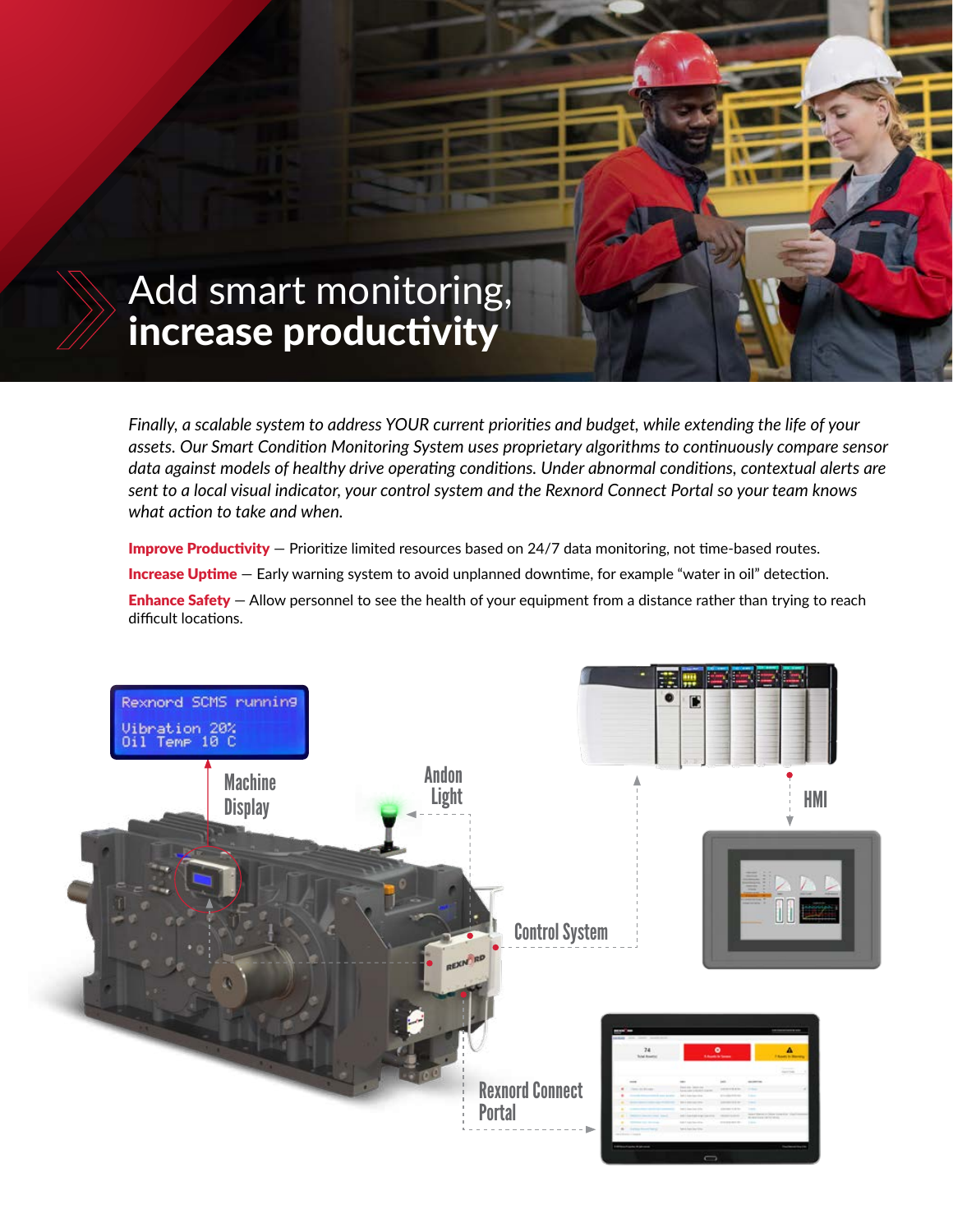• Rexnord Connect Portal (wired Ethernet with optional cellular

#### **SCALABLE SOLUTIONS**

The Smart Condition Monitoring System for Falk A+Plus, Y-Unit, and V-Class Gear Drives offers three easy-to-deploy levels of monitoring, available on a sliding scale to match manufacturers' priorities and budgets. These levels range from continuous monitoring of overall gear drive vibration and temperature, all the way up to comprehensive oil quality and drive specific vibration analysis. *All three models communicate gearbox condition status through:*

- Included Andon light
- Industrial communications card supporting EtherNet/IP™, Modbus® TCP/IP and PROFINET®



MODEL 1010 — Monitors vibration and temperature, improving uptime by detecting potential issues before they shut down critical processes.

• Optional local display

connectivity)

MODEL 1020 — Monitors oil quality, level, temperature and water content, enhancing productivity and safety by reducing the need for oil sampling and manual inspections, and freeing maintenance personnel for other critical tasks.

MODEL 1050 — Provides comprehensive condition monitoring and reporting, including vibration diagnostics, operating speed and motor current — further enhancing uptime, productivity and safety.

REXNORD CONNECT PORTAL — The Rexnord cloud-based portal for anytime/anywhere access to asset condition insights, valuable analytics, and email alerts at enterprise scale. Real-time analytics ensure your team knows what action to take and when.

#### **MODEL COMPARISON**

*For Falk A+Plus, Y-Unit, and V-Class Gear Drives*

| <b>Smart Condition Monitoring System - Series 1000</b>               | <b>Model 1010</b>                                                                                            | <b>Model 1020</b>                                                                                            | <b>Model 1050</b>                                                                                            |  |
|----------------------------------------------------------------------|--------------------------------------------------------------------------------------------------------------|--------------------------------------------------------------------------------------------------------------|--------------------------------------------------------------------------------------------------------------|--|
| <b>Measurements/Alarms</b>                                           |                                                                                                              |                                                                                                              |                                                                                                              |  |
| Oil - relative humidity, oxidation, aging, life remaining, oil level |                                                                                                              | $\checkmark$                                                                                                 | $\checkmark$                                                                                                 |  |
| Oil sump temperature                                                 | ν                                                                                                            | $\checkmark$                                                                                                 | $\sqrt{}$                                                                                                    |  |
| Overall vibration                                                    | $\checkmark$                                                                                                 |                                                                                                              | $\checkmark$                                                                                                 |  |
| $V$ ibration $-$ misalignment, bearing, and gear mesh frequencies    |                                                                                                              |                                                                                                              | $\checkmark$                                                                                                 |  |
| Speed                                                                |                                                                                                              | $\vee$                                                                                                       | $\vee$                                                                                                       |  |
| Motor current                                                        |                                                                                                              |                                                                                                              |                                                                                                              |  |
| <b>Notifications / Communications</b>                                |                                                                                                              |                                                                                                              |                                                                                                              |  |
| Local status indication                                              | $\checkmark$                                                                                                 | $\vee$                                                                                                       | $\checkmark$                                                                                                 |  |
| PLC/DCS connectivity via LAN                                         |                                                                                                              |                                                                                                              |                                                                                                              |  |
| Rexnord Connect Portal via LAN                                       | $\checkmark$                                                                                                 | $\checkmark$                                                                                                 | $\vee$                                                                                                       |  |
| Rexnord Connect Portal via cellular                                  | <b>Model 1110</b><br>Includes same<br>measurements and<br>notifications as $1010 +$<br>cellular capabilities | <b>Model 1120</b><br>Includes same<br>measurements and<br>notifications as $1020 +$<br>cellular capabilities | <b>Model 1150</b><br>Includes same<br>measurements and<br>notifications as $1050 +$<br>cellular capabilities |  |

#### **MEASUREMENTS**

With the Smart Condition Monitoring System, get real-time, easy-to-understand alerts to avoid issues at a fraction of the cost of unplanned downtime.

Vibration Sensors Placed in two key locations to detect: – Misalignment

- Bearing issues
- Gear mesh issues